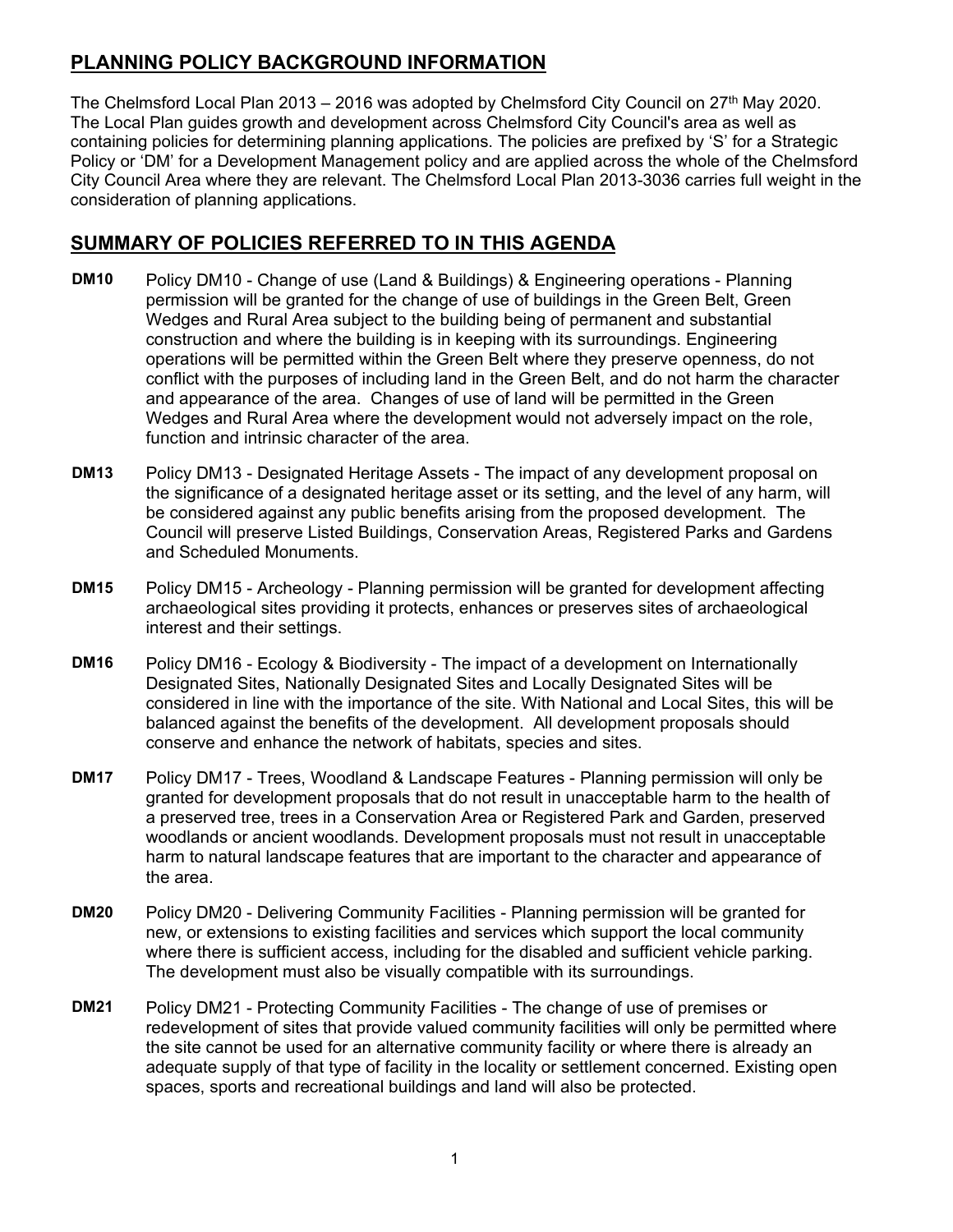- Policy DM23 High Quality & Inclusive Design Planning permission will be granted for development that respects the character and appearance of the area in which it is located. Development must be compatible with its surroundings having regard to scale, siting, form, architecture, materials, boundary treatments and landscape. The design of all new buildings and extensions must be of high quality, well proportioned, have visually coherent elevations, active elevations and create safe, accessible and inclusive environments. **DM23**
- Policy DM27 Parking Standards The Council will have regard to the vehicle parking standards set out in the Essex Parking Standards - Design and Good Practice (2009) or as subsequently amended when determining planning applications. **DM27**
- Policy DM29 Protecting Living & Working Environments Development proposals must safeguard the amenities of the occupiers of any nearby residential property by ensuring that development is not overbearing and does not result in unacceptable overlooking or overshadowing. Development must also avoid unacceptable levels of polluting emissions, unless appropriate mitigation measures can be put in place and permanently maintained. **DM29**
- Strategic Policy S11 The Role of the Countryside The openness and permanence of the Green Belt will be protected. Inappropriate development will not be approved except in very special circumstances. The Green Wedge has an identified intrinsic character and beauty and is a multi-faceted distinctive landscape providing important open green networks. The countryside outside of the Urban Areas and Defined Settlements, not within the Green Belt is designated as the Rural Area. The intrinsic character and beauty of the Rural Area will be recognised, assessed and development will be permitted where it would not adversely impact on its identified character and beauty. **SPS11**